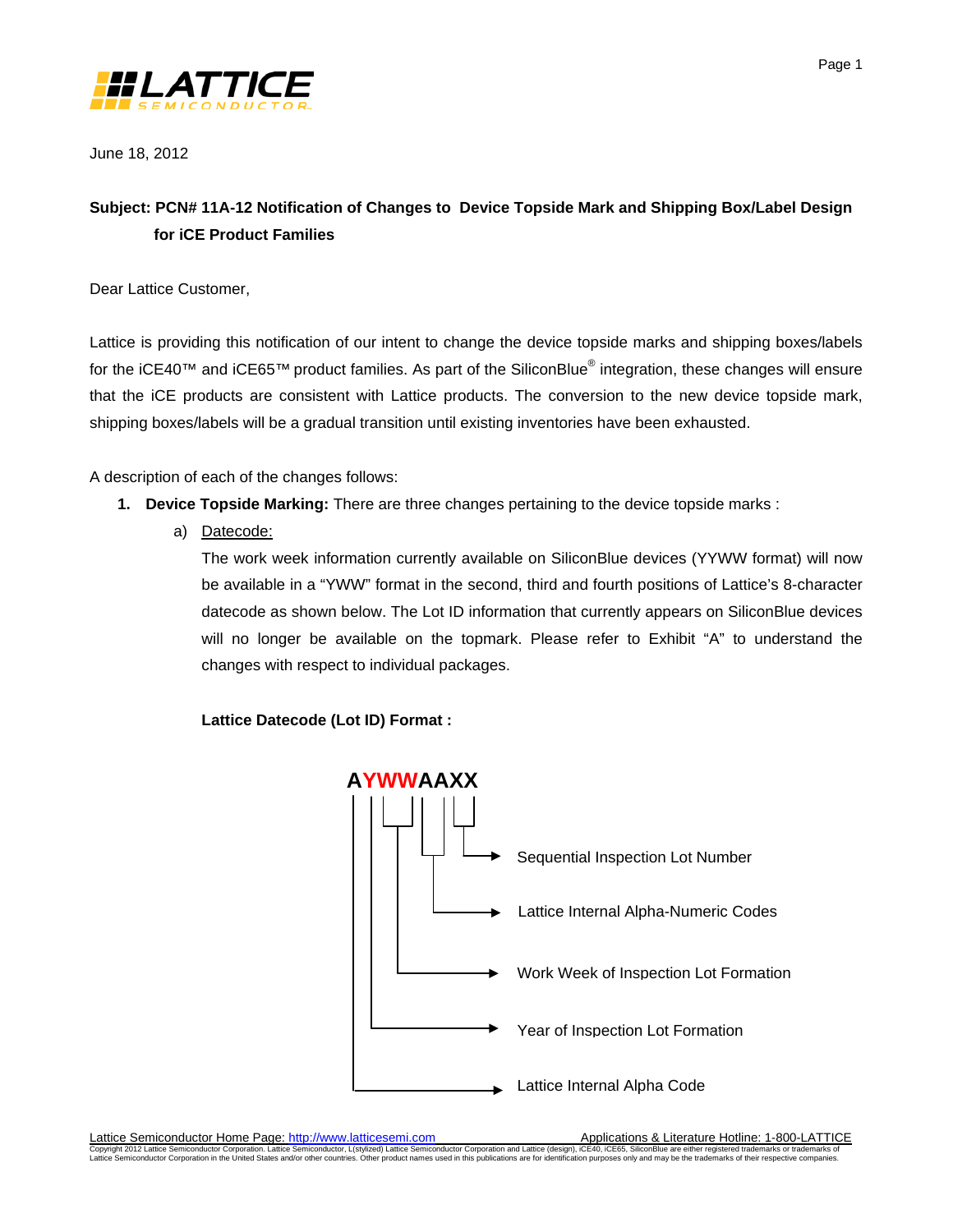### b) Logo Change:

Depending on the package size, iCE products may or may not have a logo marked on the topmark. For packages that currently have a logo, the device topmark can either carry a full form or a short form Lattice logo. Logo formats for individual packages are listed in Exhibit "A". Custom devices that currently use a custom logo will continue to be marked with the same logo. A comparison of topside marks using the current and new logos (in both formats) is shown in the examples below :

| Device Topside Mark Examples for Current and New Logos |                                                                                                |                                                                                |
|--------------------------------------------------------|------------------------------------------------------------------------------------------------|--------------------------------------------------------------------------------|
| No Logo                                                | <b>LP1K81</b><br><b>B903.4B</b><br><b>YYWW</b> ©M                                              | <b>LP1K81</b><br>A2221R01<br><b>MALAYSIA</b>                                   |
| <b>Short</b><br>Format                                 | <b>SiliconBlue</b><br>iCE40LP1K<br><b>QN84</b><br>N8B903.2B<br><b>YYWW</b><br>© Malaysia       | סטו<br>iCE40LP1K<br><b>QN84</b><br>A2221R01<br><b>Malaysia</b>                 |
| Full<br>Format                                         | <b>Silicon</b> Blue<br>iCE65L04F-LT<br><b>CB284C</b><br>N1T741.2Q<br><b>YYWW</b><br>© Malaysia | LATTICE<br><b>iCE65L04F-LT</b><br><b>CB284C</b><br>A2221R01<br><b>Malaysia</b> |

c) Country of Origin:

The Country Of Origin (COO) information is currently displayed on SiliconBlue devices as : "©M" or "© Malaysia"

This will be replaced by Lattice's Country Of Origin information which will be displayed as an unique line on the topside mark on all pacakges except the 100-TQFP and 144-TQFP packages. For the 100-TQFP and 144-TQFP packages, the country of origin information will be available in the injector pin as shown in images below.

<u>Lattice Semiconductor Home Page: http://www.latticesemi.com</u><br>Copyright 2012 Lattice Semiconductor Corporation. Lattice Semiconductor Interview Semiconductor Corporation and Lattice (design), iCE40, iCE65, SiliconBlue are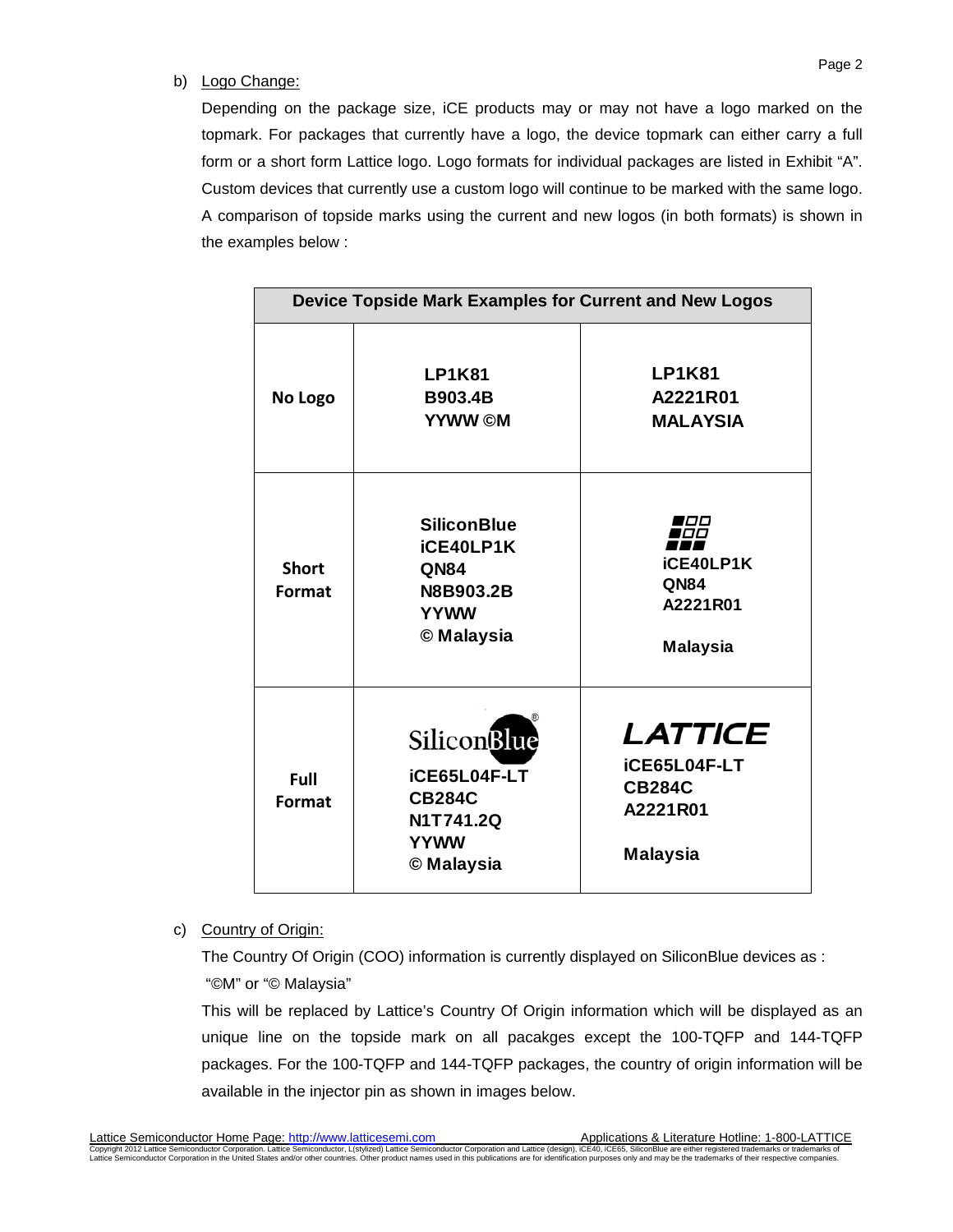

#### **2. Shipping Box/Label Changes:**

- a) Shipping Box Changes:
	- The return address on all boxes will now be Lattice Singapore Pte. Ltd.
	- A patent statement will be added
	- SiliconBlue logos & elements will be replaced with Lattice logos and elements

Physical dimensions and properties of the boxes are unchanged

#### b) Label Changes:

All SiliconBlue labels for inner box, moisture barrier bag, outer box and factory seal will now be replaced by Lattice labels. Exhibit "B" shows a comparision of inner and outer box labels for SiliconBlue and Lattice.

### **AFFECTED DEVICES**

The Ordering Part Numbers (OPNs) affected by this PCN are those belonging to the iCE40 and iCE65 product families. All the above changes apply to all iCE40 and iCE65 (except the WLCSP package) devices. For WLCSP devices belonging to iCE65 product family, the topside mark changes do not apply, while all other changes apply. This PCN also affects any custom devices (i.e. factory programmed, special test, tape and reel, non-standard speed grade and package, etc.), which are derived from any of the above devices.

#### **TIMING**

This change is effective immediately. As mentioned earlier, specific conversions will be a function of existing inventories.

<u>Lattice Semiconductor Home Page: http://www.latticesemi.com</u><br>Copyright 2012 Lattice Semiconductor Corporation. Lattice Semiconductor Interview Semiconductor Corporation and Lattice (design), iCE40, iCE65, SiliconBlue are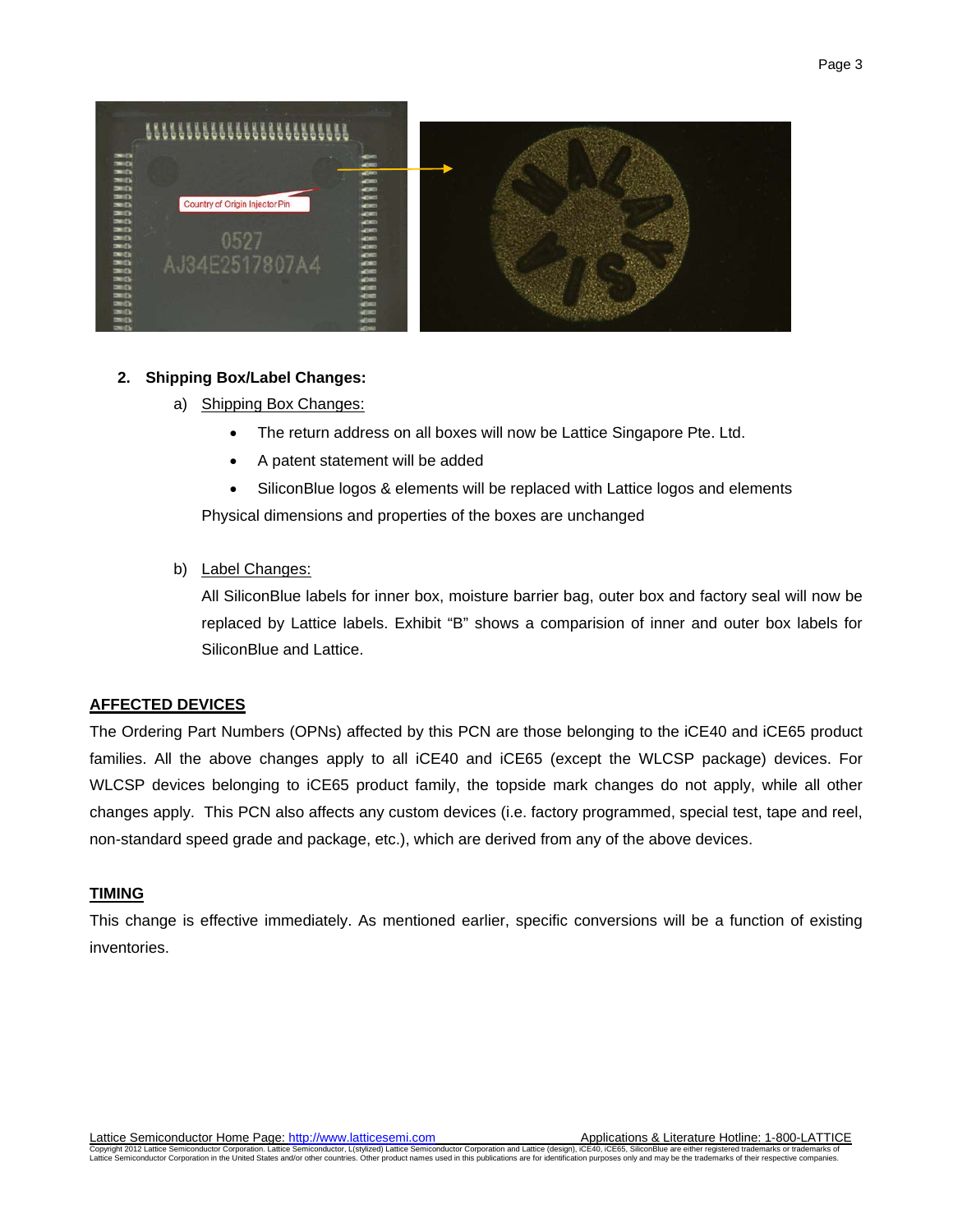### **RESPONSE**

No response is required.

Lattice PCNs are available on the *Lattice website*. Please sign up to receive e-mail PCN alerts by registering [here.](https://www.latticesemi.com/account/login.cfm) If you already have a Lattice web account and wish to receive PCN alerts, you can do so by logging into your account and making edits to your subscription options.

## **CONTACT**

If you have any questions or require additional information, please contact pcn@latticesemi.com.

Sincerely,

Lattice Semiconductor PCN Administration

<u>Lattice Semiconductor Home Page: http://www.latticesemi.com</u><br>Copyright 2012 Lattice Semiconductor Corporation. Lattice Semiconductor Interview Semiconductor Corporation and Lattice (design), iCE40, iCE65, SiliconBlue are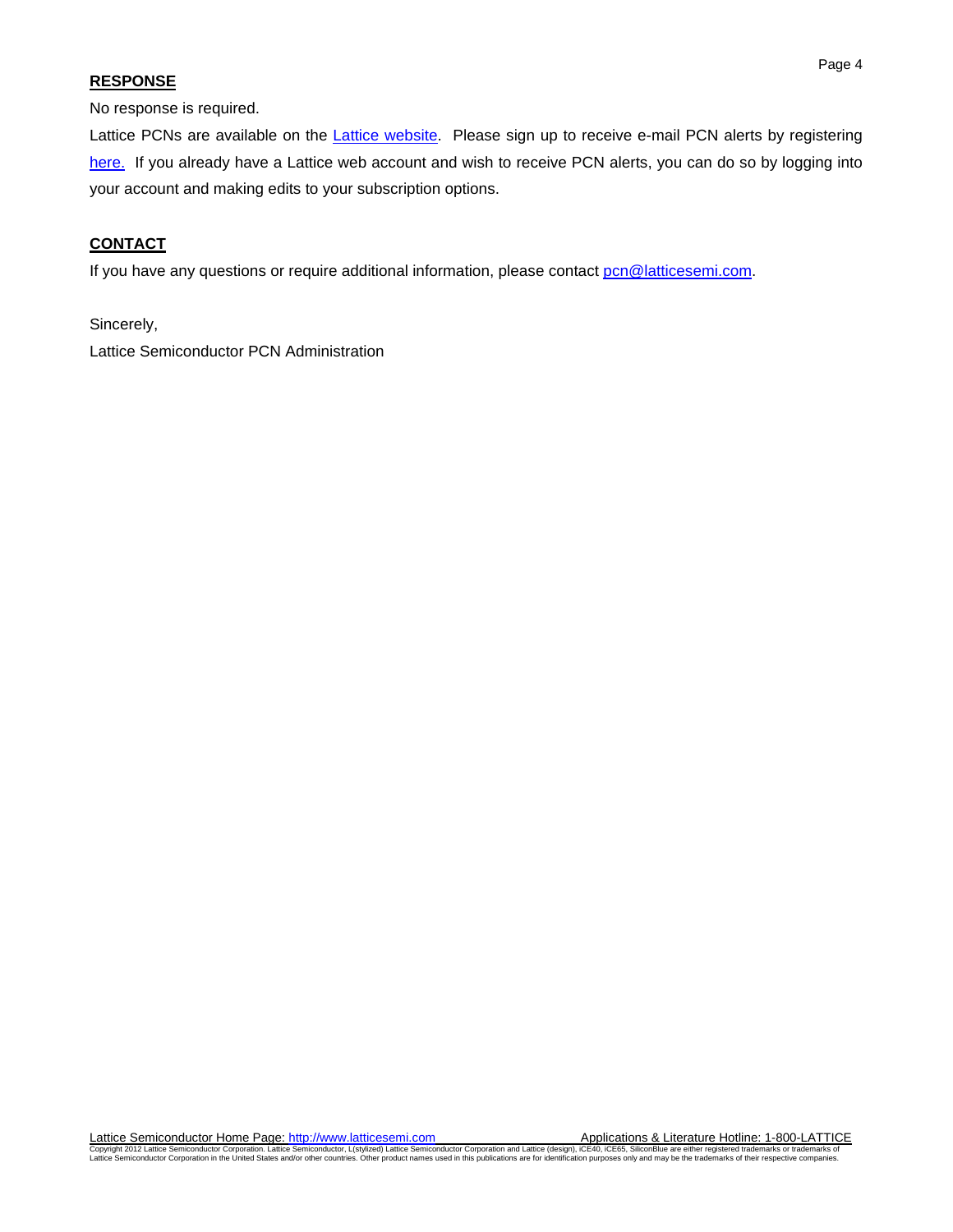## **EXHIBIT "A": Mark Format Examples by Package**

| SiliconBlue(SB) Logo   | SiliconBlue<br>Or<br><b>SiliconBlue</b> |
|------------------------|-----------------------------------------|
| <b>Short Form Logo</b> |                                         |
| <b>Full Form Logo</b>  | LATTICI<br>F                            |

| 36-CBGA (CM36) (2.5x2.5) and 49-CBGA (CM49) (3x3)                 |          |                 |
|-------------------------------------------------------------------|----------|-----------------|
| <b>Lattice Sample Mark Format</b><br><b>SB Sample Mark Format</b> |          |                 |
| Line 1                                                            | LP1K36   | LP1K36          |
| Line 2                                                            | SB Lot # | <b>DateCode</b> |
| Line 3                                                            | YYWW ©M  | COO             |

| 81-CBGA (CM/B81) (5x5) and 121-CBGA (CM/B121) (5x5)               |          |                 |
|-------------------------------------------------------------------|----------|-----------------|
| <b>Lattice Sample Mark Format</b><br><b>SB Sample Mark Format</b> |          |                 |
| Line 1                                                            | LP4K81   | LP4K81          |
| Line 2                                                            | SB Lot # | <b>DateCode</b> |
| Line 3                                                            | YYWW ©M  | COO             |

| 121-CBGA(6x6) |                              |                                   |
|---------------|------------------------------|-----------------------------------|
|               | <b>SB Sample Mark Format</b> | <b>Lattice Sample Mark Format</b> |
| Line 1        | SB Logo                      | Short Form Logo                   |
| Line 2        | iCE65L01F-T                  | iCE65L01F-T                       |
| Line 3        | CB <sub>121</sub> YYWW       | CB1211                            |
| Line 4        | SB Lot #                     | <b>DateCode</b>                   |
| Line 5        | © Malaysia                   | COO                               |

| 84- Quad-No-lead(7x7) and 225-CBGA(7x7) |                              |                                   |
|-----------------------------------------|------------------------------|-----------------------------------|
|                                         | <b>SB Sample Mark Format</b> | <b>Lattice Sample Mark Format</b> |
| Line 1                                  | SB Logo                      | Short Form Logo                   |
| Line 2                                  | iCE40LP1K                    | iCE40LP1K                         |
| Line 3                                  | QN84                         | QN84                              |
| Line 4                                  | SB Lot #                     | <b>DateCode</b>                   |
| Line 5                                  | <b>YYWW</b>                  |                                   |
| Line 6                                  | © Malaysia                   | COO                               |

**Note:** This PCN also affects any custom devices (i.e. factory programmed, special test, tape and reel, non-standard speed grade and package, etc.), which are derived from any of the devices listed above.

# *Logo Definitions for interpreting Mark Formats*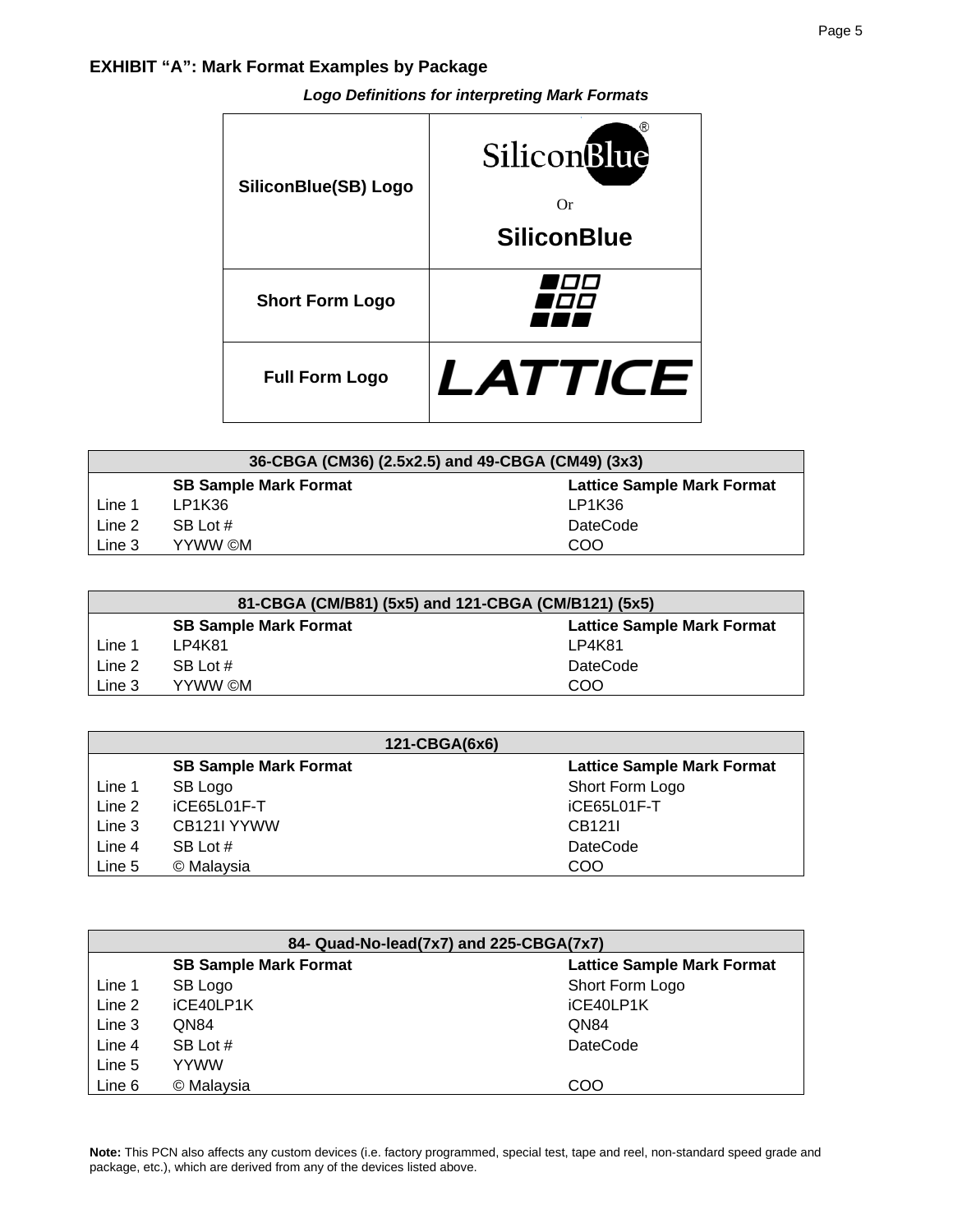## **EXHIBIT "A": Mark Format Examples by Package (Contd.)**

| 132-CBGA(8x8) and 196-CBGA(8x8)                                   |             |                 |
|-------------------------------------------------------------------|-------------|-----------------|
| <b>SB Sample Mark Format</b><br><b>Lattice Sample Mark Format</b> |             |                 |
| Line 1                                                            | SB Logo     | Short Form Logo |
| Line 2                                                            | iCE65L04F-T | iCE65L04F-T     |
| Line 3                                                            | CB132C      | CB132C          |
| Line 4                                                            | SB Lot #    | <b>DateCode</b> |
| Line 5                                                            | <b>YYWW</b> |                 |
| Line 6                                                            | © Malaysia  | COO             |

| 284-CBGA(12x12) and 256-CBGA(14x14)                               |              |                 |
|-------------------------------------------------------------------|--------------|-----------------|
| <b>Lattice Sample Mark Format</b><br><b>SB Sample Mark Format</b> |              |                 |
| Line 1                                                            | SB Logo      | Full Form Logo  |
| Line 2                                                            | iCE65L04F-LT | iCE65L04F-LT    |
| Line 3                                                            | CB284C       | <b>CB284C</b>   |
| Line 4                                                            | SB Lot #     | <b>DateCode</b> |
| Line 5                                                            | <b>YYWW</b>  |                 |
| Line 6                                                            | © Malaysia   | COO             |

| 100-QFP (14x14) and 144-QFP(20x20) |                              |                                                                       |
|------------------------------------|------------------------------|-----------------------------------------------------------------------|
|                                    | <b>SB Sample Mark Format</b> | <b>Lattice Sample Mark Format</b>                                     |
| Line 1                             | SB Logo                      | Full Form Logo                                                        |
| Line 2                             | iCE40HX1K                    | iCE40HX1K                                                             |
| Line 3                             | VQ100                        | VQ100                                                                 |
| Line 4                             | SB Lot #                     | <b>DateCode</b>                                                       |
| Line 5                             | <b>YYWW</b>                  |                                                                       |
| Line 6                             | © Malaysia                   | COO in Injector Pin<br>Assembly information on bottom side of package |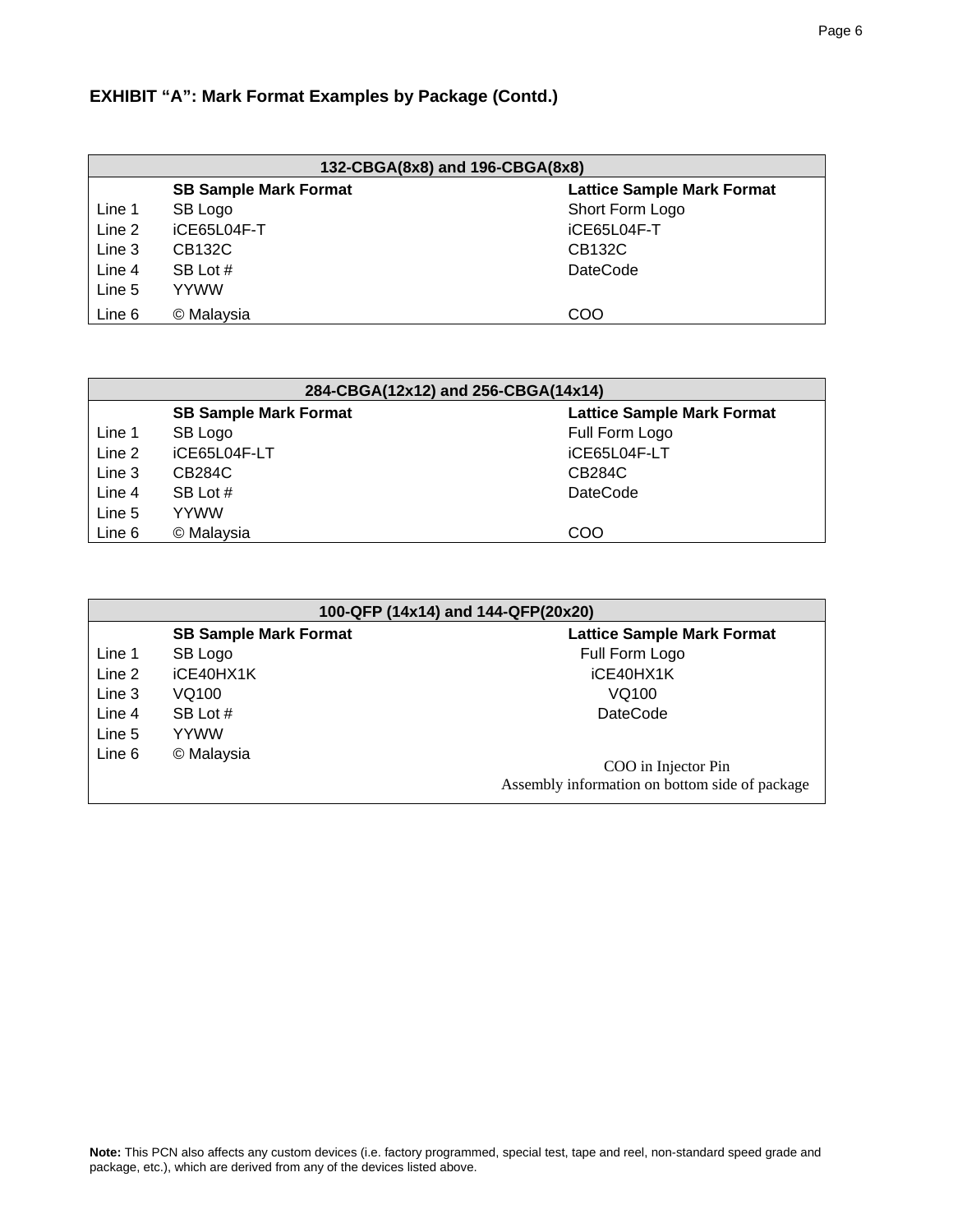